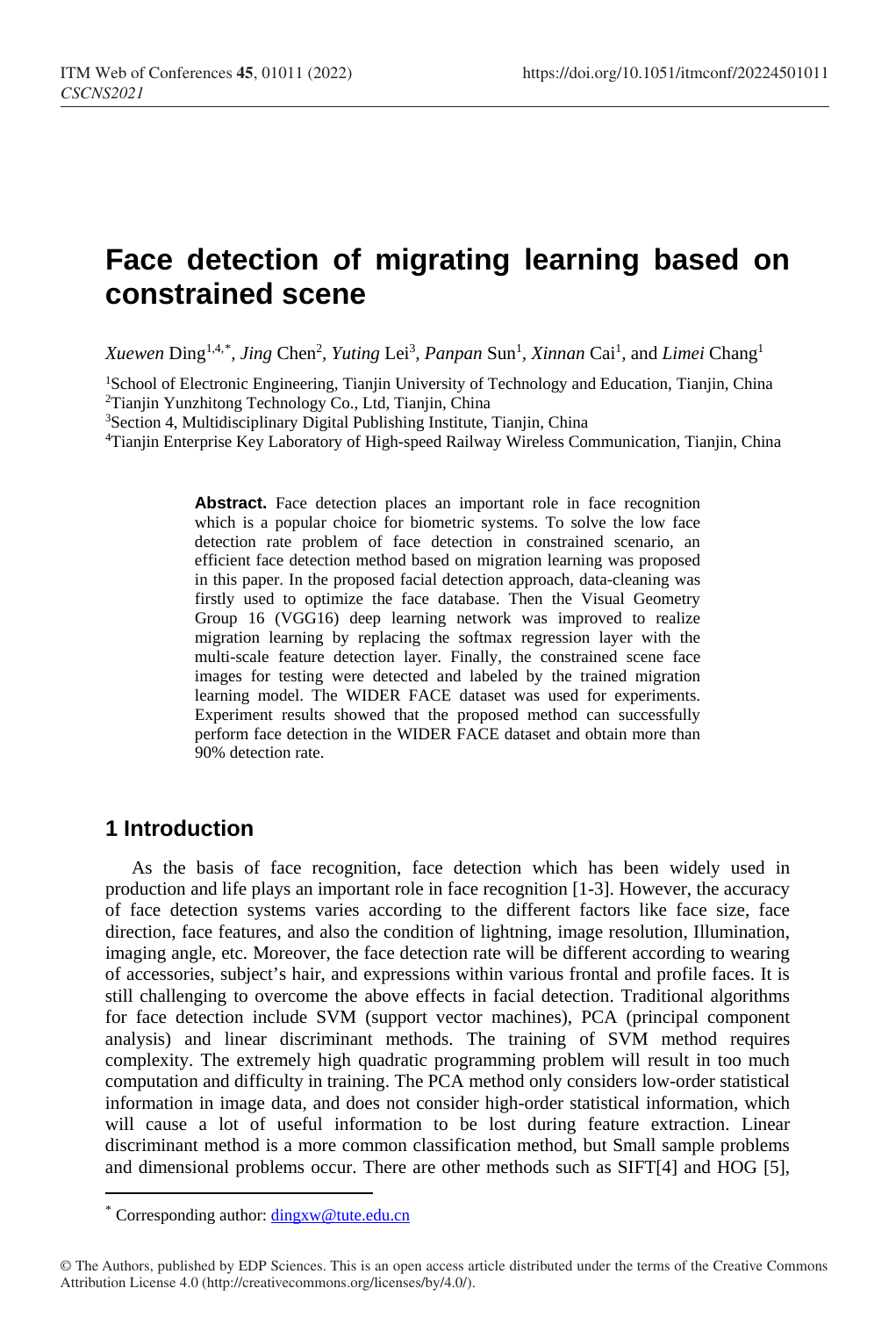etc. Because of low robustness and heavy computation, these methods are inconvenient to use. With the rapid development of deep learning, the face detection by neural network came into being [6-7]. For a security-first enterprise such as a bank, face detection is usually done under a constraint scenario. This paper aims to solve the problem of accurate and reliable face detection in restricted scenes by combining data cleaning with deep learning model.

## **2 Flow chart of face detection**

Face recognition proposed in this paper is mainly composed of data cleaning, migration learning model training and real scene prediction, which is shown in Figure 1.



**Fig. 1.** Flow chart of face detection.

### **3 Algorithm design**

### **3.1 Database and data preparation**

#### *3.1.1 WIDER FACE dataset*

The WIDER FACE dataset [8] which is organized based on 61 event classes has a total of about 30,000 pictures and 400,000 faces. The data set features collection of face photos in real and natural complex scenes, including dense faces, painting faces, testing faces and small size faces.These faces have a wide range of changes in scale, posture, illumination, expression, and occlusion. Among them, some labeled faces are in the training set and some faces are in the validation set. Each subset contains 3 levels of detection difficulty: Easy, Medium, and Hard.

#### *3.1.2 Data-cleaning*

Data cleaning will keep the data consistent with the front face constraint scene, and filter out the data of side face, incomplete face and so on. WIDER FACE annotation information contains six classification mode information of the current face: size, posture, occlusion,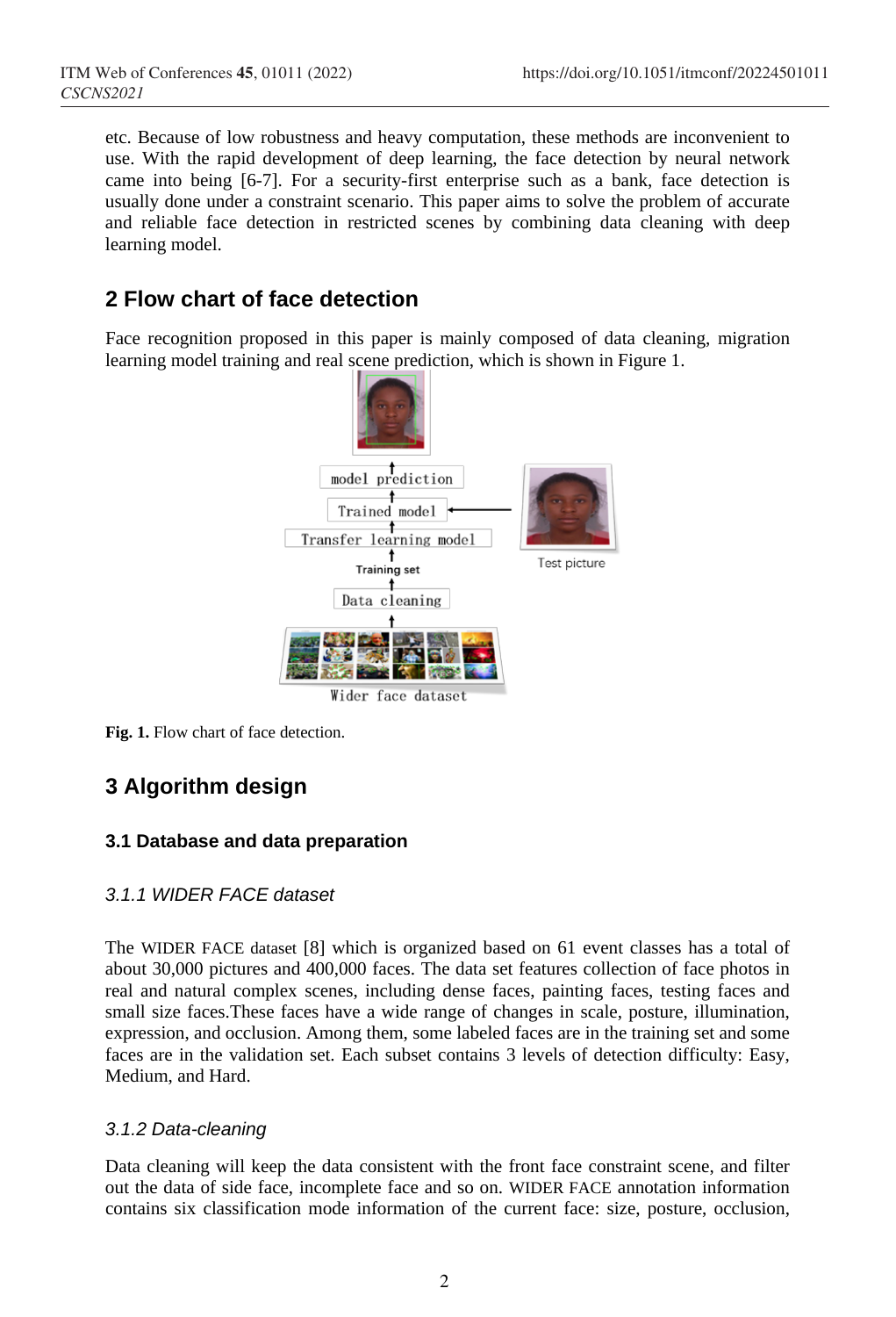extreme, painting and illumination. Taking these six kinds of annotation parameters as the screening conditions, the occlusion, extreme, painting and other scene data are removed. The data will become less after data filtering, which is not conducive to model training. Therefore, image expansion technology is used to expand the data set. The commonly used expansion methods such as Image Horizontal flip, zoom or shrink, horizontal offset, vertical offset and rotation by angle are included in data cleaning. In order to conform to the hardware memory of computer in this experiment, the image size is finally trimmed to 256×256. The original annotation information is visualized. The cleaned database is shown in figure 2 and then is packaged into Pascal VOC format as subsequent network input.



**Fig. 2.** Data set after data-cleaning.

#### **3.2 Migration learning**

In order to solve the problem of mass labeling data and long training time, migration learning is used. The excellent model selected in this paper is VGG16[9] . VGG16 which combines the advantages of precision and speed is a fast and efficient end-to-end target detection method. The basic structure of the migration learning model in this paper is shown in Figure 3. It can be divided into three parts. The first part is the general target detection backbone network VGG16 which retaining the original convolution kernel weight, ensuring its good object feature extraction function and removing the softmax classification layer. The second part is to change the removed softmax into multi-scale feature detection layer. The multi-scale feature detection layer is composed of convolution kernels of different sizes. Large convolution kernels (38x38) is used for small targets and small convolution kernels (3x3) is used for large targets. By this method, the feature details is better preserved. The third part is feature fusion which combining the features obtained in the first two parts to prepare reducing the loss function value for the next step.

Loss function is the key to the quality of Migration model learning, which is used to measure the difference between the the effect of model and the ground truth. The smaller the loss function is, the better the model works. Sigmoid is used for the loss function in this paper. The overall loss function is as follows:

$$
L(x, c, l, g) = \frac{1}{N} (L_{conf}(x, c) + \partial L_{loc}(x, l, g))
$$
 (1)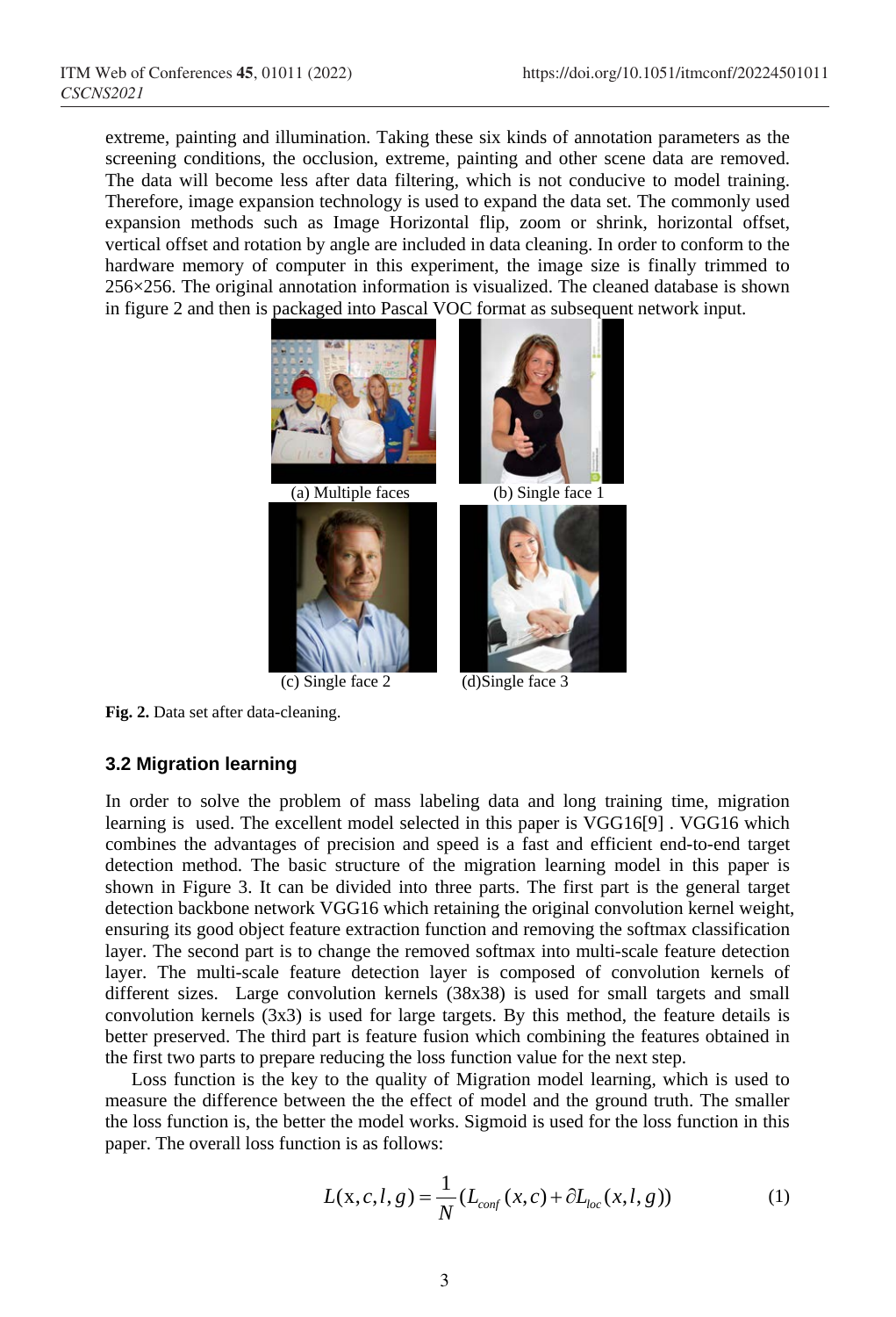In the formula,  $L_{conf}$  represents the object type loss function,  $L_{loc}$  represents the regression position loss function, and assigns ∂ weight parameter to adjust the focus in different scenarios; N is the number of default boxes that match the object frame,  $x$  is the model prediction type, *c* is the real type, *l* is the a priori box, and *g* is the label box. Through the migration learning training, the loss function is continuously optimized by the momentum optimizer to reduce the difference between the result and the ground truth.



**Fig. 3.** Migration learning model.

## **4 Experimental design**

Windows 10 system, Tensorflow-gpu-1.12 version and Tensorflow object detection API interface are used for our all experiments by using Intel Core i5 4590 computer with 2GB NVIDIA graphics card and 8GB RAM. Image Pre-processing converted all the images in the database into  $256 \times 256$ . For the training, the learning rate is set to 0.004, the batch size is set to 4, and the training period is 16000.

The test samples by data cleaning from WIDER FACE dataset is used to carry out the experiment and compare our experimental results with others. The corresponding test result overview of our proposed model on WIDER FACE dataset is shown in figure 4. Table 1 shows the appropriateness and comparison of our proposed model results with other models results. As can be discerned from the above table, that was a 90.2% detection rate which is higher than all others. Experiment result show that this method can realize face detection under constraint scenarios.



**Fig. 4.** The experiment result overview on the WIDER FACE dataset.

# **5 Conclusion**

By the effective data cleaning and the migration learning based on deep learning network, the face detection method proposed in this paper solve the low face detection rate problem